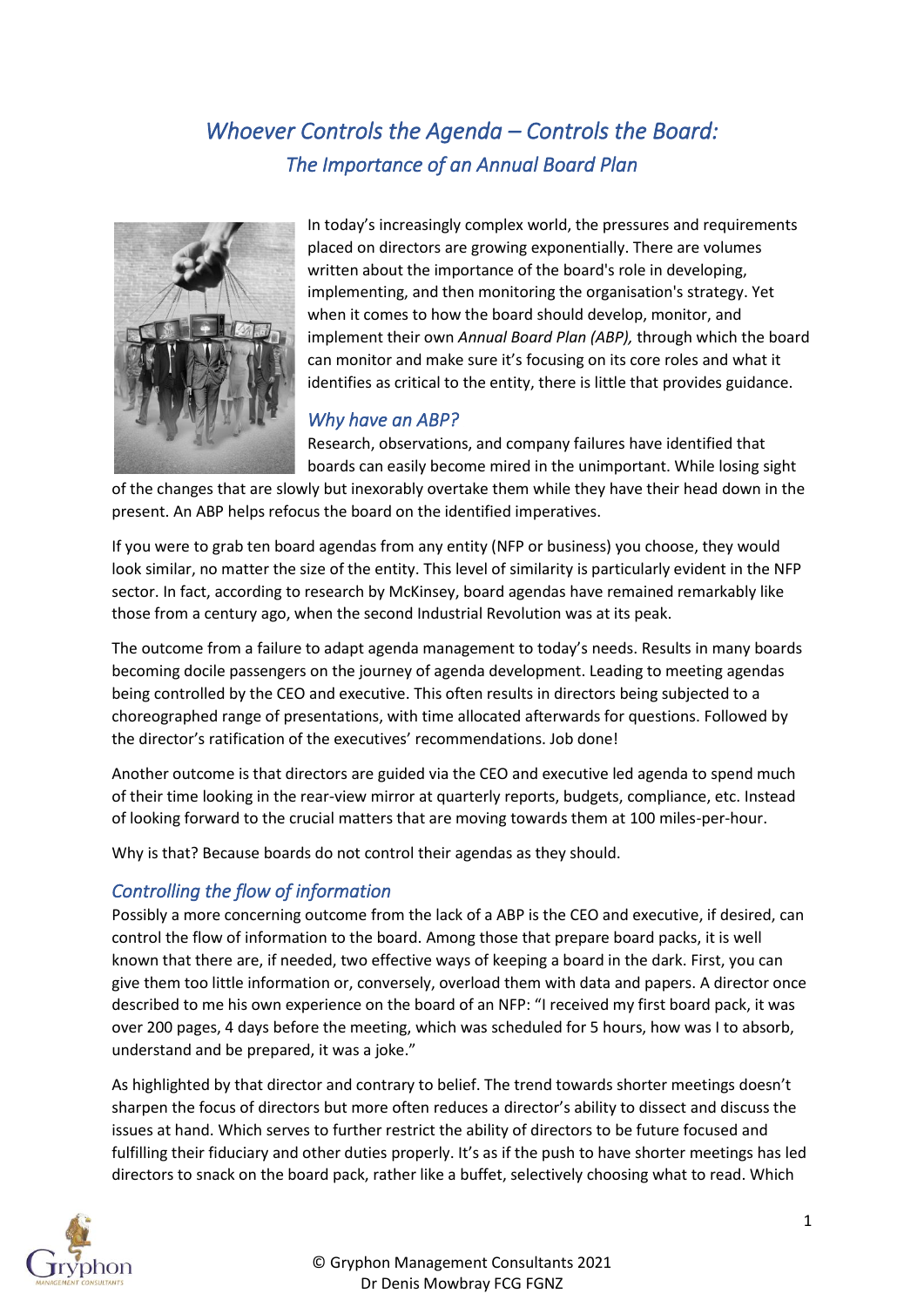means the director and collective board are not as prepared and informed as they should be. I am sure you have experienced these outcomes.

Next time you get a huge board pack, reflect on the quote below from Roberta Wohlstetter, one of the USA's best historians of military intelligence. Which highlights how an overload of data led the USA to miss the signals of the impending Pearl Harbour attack:

*"We failed to anticipate Pearl Harbour not for the want of relevant materials, but because of the plethora of irrelevant ones"*

### *Developing the plan*

To make sure there is no ambiguity, the ABP is the 'Board's' plan. Developed in collaboration with the executive. The development of the ABP cannot be assigned to anyone outside of the board.

The key to a good ABP is that the board develops this with a view to explicitly ensuring oversight of the areas critical to achieving its organisation's purpose. Along with those other items, the board wishes to have oversight of including the metrics and milestones that signify the entity is on its strategic track to success. Starting with a focus on the organisation's purpose will make sure the board spends most of its time with their collective eyes firmly focused on the future.

### *Looking to the horizon*

It is true the ever-increasing compliance and regulatory workload placed on boards is front and centre in the minds of directors. So much so, they forget that one of their core functions is to look out further across the horizon than anyone else in the entity. Board members should look over the horizon more than they are looking in the rear-view mirror. Because often the CEO and executive are mired in the issues of the day and miss the clouds of change building on the horizon. It is a responsibility of the board to be a good weather forecaster.

## *Structuring the board plan agenda*

When studying Figure-1, it will become obvious to readers how a well-structured ABP assists the board's focus. The light-purple part depicts a typical board agenda, which is focused on fiduciary responsibilities. In contrast to the dark-purple agenda items, highlight how a calendar with a future focus looks. Having this future focus requires a well-functioning and developed board of directors who commit the required resource (cognitive time) and actual time.

Not that a board's fiduciary duty should be ignored, but it should not be the only space that the board spends its time. Figure 1 highlights the five key areas boards should include within their ABP these are:

- 1. Corporate control, fiduciary
- 2. Shaping
- 3. Reinvent board
- 4. Decisions
- 5. Board education and team building.

It is important to stress that this planning process does not have to be an onerous task. The ABP can be a simple checklist as shown in Figure 2. Or it can be a simple spreadsheet as provided in our template. It doesn't matter the form it takes. The critical outcome is that the board thinks about and then identifies its key areas of future focus. Boards should be the organisation's signpost, always

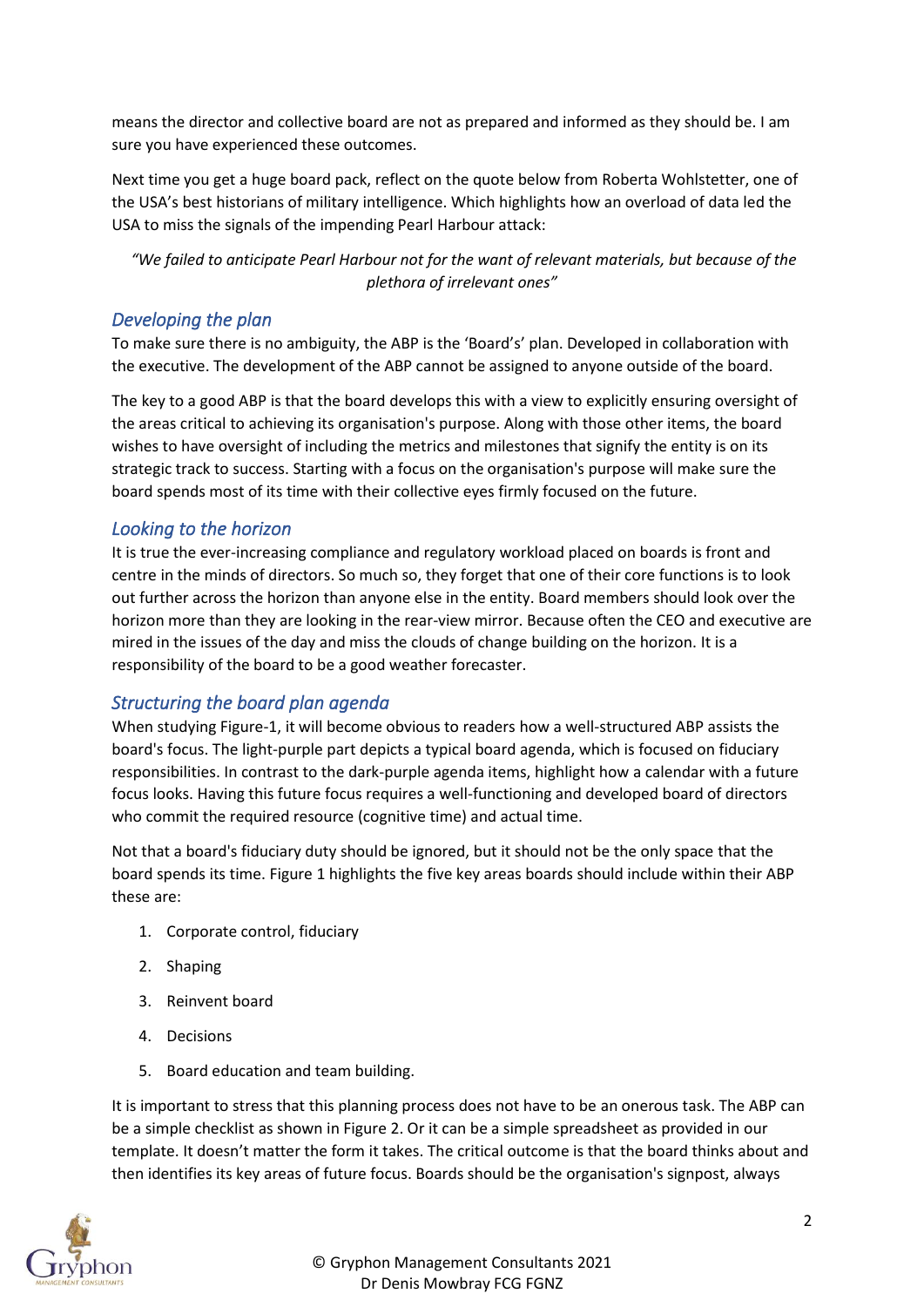clearly and carefully articulating and focusing on the entities' future place. An ABP will aid the board in this task by driving meeting agendas.

### *Timing*

The timeline required for developing an annual board plan is flexible, but most often follows a calendar year. However, that should not stop a board from using a planning timeline that is influenced by the board's future focus and the entities' financial and operational requirements.

The emphasis must be on developing an ABP that is relevant, and fulfils the boards' operational and oversight responsibilities, alongside their compliance, legal, regulatory, and reporting obligations for the entity. While remaining stubbornly future focused.

An ABP will vary according to the sector in which the entity operates, but even within an industry sector, the board ABP will be unique. Based on their focus, direction and how they see the future of their sector and entity. Alongside their size and governance maturity and stage of evolution. The one certainty is that the calendar will change annually as the entity develops and its needs change.

## *Key planning tips*

The following are tips for developing your own calendar:

- Start work on the next year's calendar in advance so that they can complete drafts and final approval before the end of the current year.
- Try to align board committee work (Audit and Risk) with board meetings.
- Lock in key compliance or statutory reporting requirements
- Directors are often heavily committed. The earlier you can lock dates and times for board and committee duties in their calendars, the better.
- The calendar must flow. Carefully review the requirements for any scheduled action to make sure that if it requires an action to have occurred before its required. The action is identified and planned to be completed in advance.
- Arrange the ABP schedule to spread the workload throughout the year.
	- Anticipate time requirements for identified components, including lead time for preparation of papers, etc.
- Make sure you include any other events or functions directors are expected to attend, e.g., two-day strategic retreat, major supplier and or customer events.
- Build in slack to the ABP to allow for emergencies, etc.
- Be considerate of the executive. If a paper is going to put a heavy demand on their time, consider the other important commitments and responsibilities they have before setting the deadline.
- A board calendar is a living document which should develop in response to changing priorities and needs over the year.
- As required, the Chair and directors can review past agendas and board minutes to find out how well they are adhering to the developed ABP.

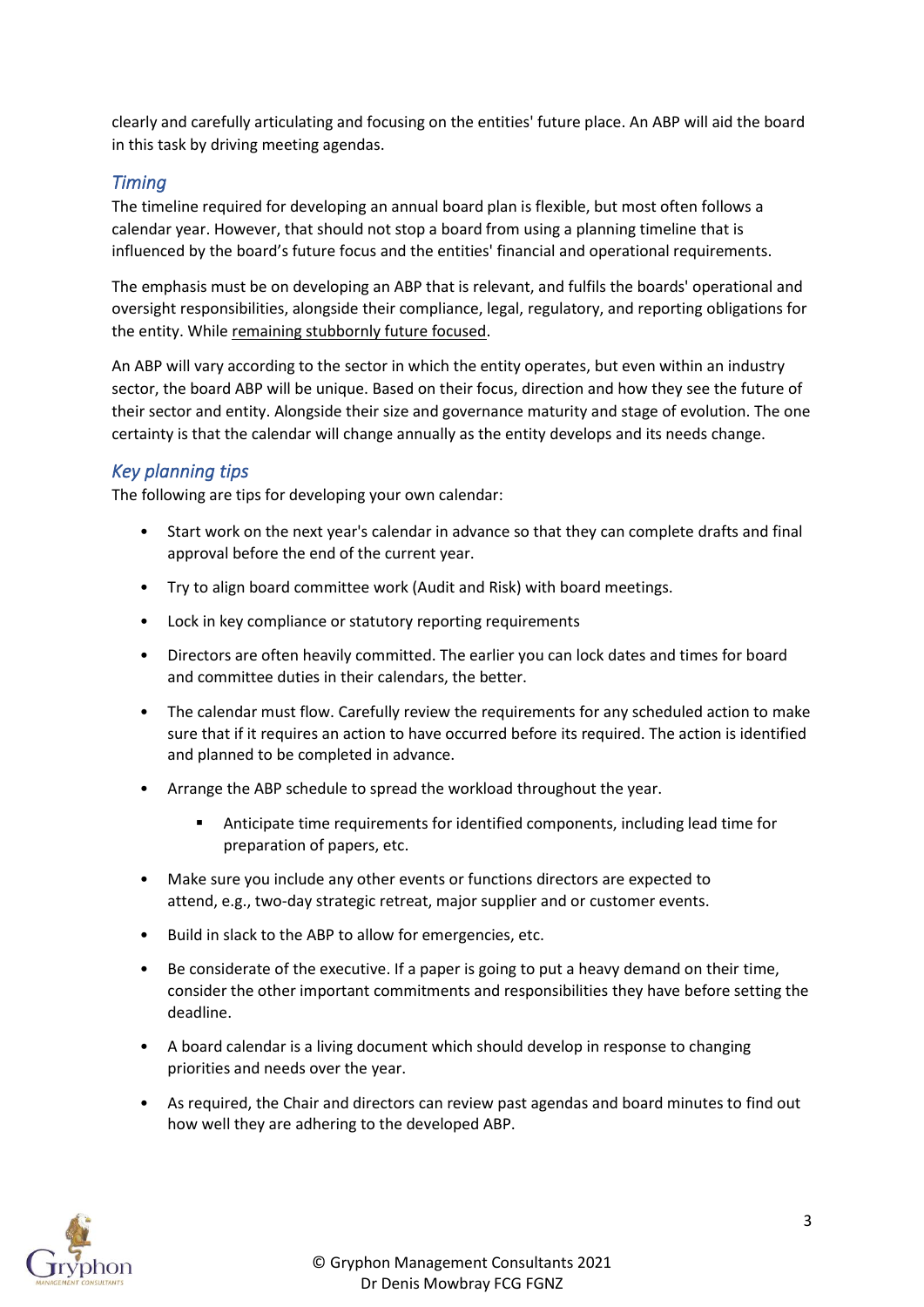## *Driving director engagement*

The development of an ABP will, if done properly, drives the engagement of directors by ensuring the board's agenda is focused, timely and allows the time required, both inside and outside of scheduled meetings for the director to contribute and engage in important discussions. The presence of candour and a willingness to challenge characterises engaged directors. Whereas boards whose agenda is controlled by the CEO and executive will perform differently and be less engaged. The more directors are engaged, the closer they, as a collective, will be to being the best board possible.

I know that board agenda management is not one of those subjects that director's clamour to discuss or play a part in developing. Yet it is the single most important document for every board meeting because it determines the flow, quality and focus of the meeting's agenda. An ABP is the strategic plan for your board's agenda.

They who control the agenda, control the work of the board.



*Click this link for access to a Free Annual Board Planning Template* 

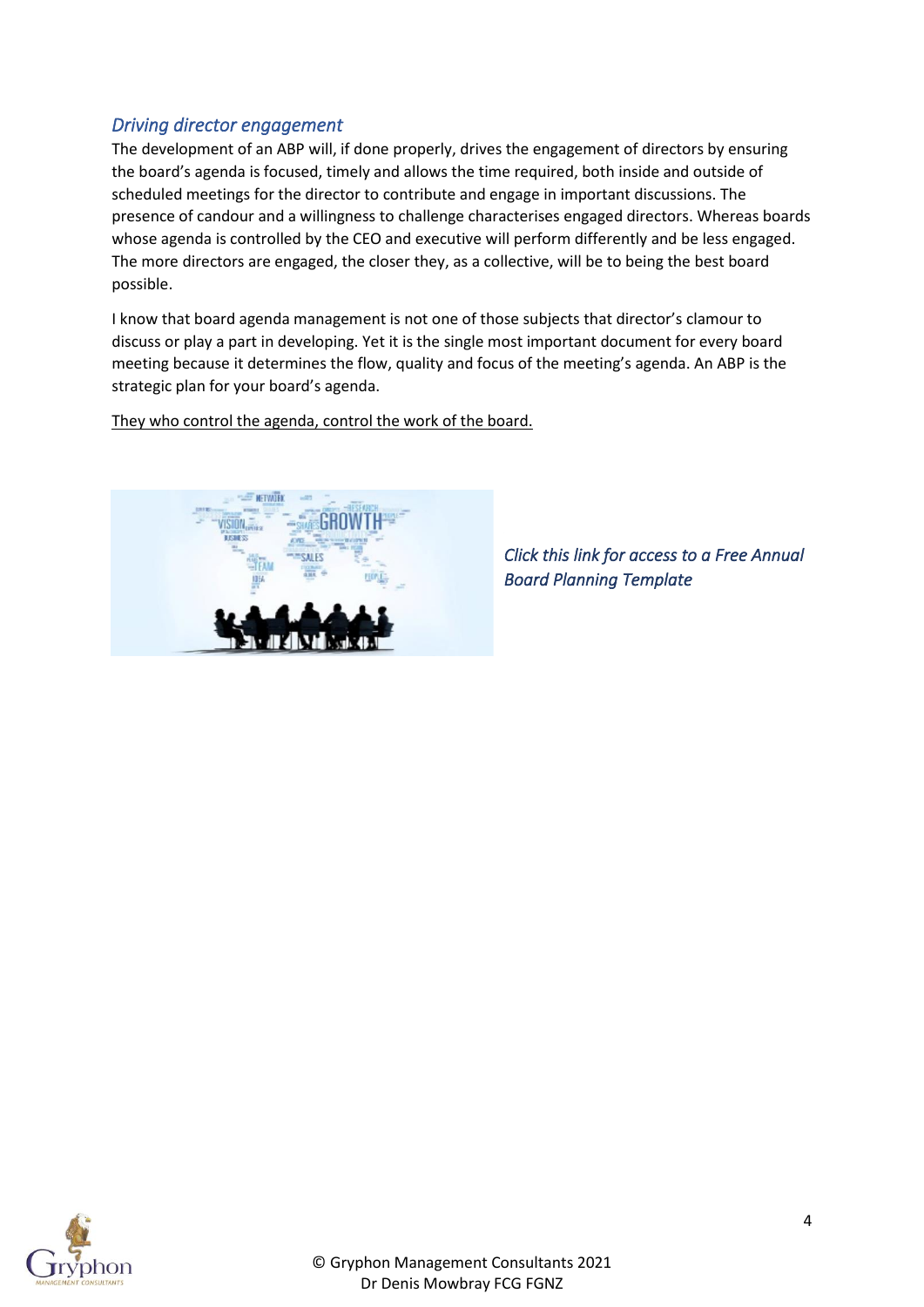#### Traditional board agenda Additional, forward-looking activities

|                                         | Jan-Feb       |               | Mar-April May-June July-Aug Sept-Oct Nov-Dec |                |               |                   |
|-----------------------------------------|---------------|---------------|----------------------------------------------|----------------|---------------|-------------------|
| <b>Corporate control, fiduciary</b>     |               |               |                                              |                |               |                   |
| Review of last meeting's protocol       |               |               |                                              |                |               |                   |
| Performance reports                     |               |               |                                              |                |               |                   |
| Annual general meeting                  |               |               |                                              |                |               |                   |
| Annual accounts                         | Θ             |               |                                              | ◎              |               | $\circled{3}$     |
| Auditors' review                        | $\circled{4}$ |               |                                              | $\circledcirc$ |               |                   |
| Legal, regulatory, compliance, and risk |               | $\circledast$ | $\circ$                                      |                | $\circled{6}$ | $\left( 6\right)$ |
|                                         |               |               |                                              |                |               |                   |
| <b>Shaping</b>                          |               |               |                                              |                |               |                   |
| Strategy                                | 0             | ◙             | ◙                                            | 0              | $^{\circ}$    |                   |
| Market and competitive-landscape review | ⊕             |               | ➊                                            |                |               |                   |
| Investment proposals                    | ℗             | ⊛             |                                              |                | ⊛             | (12)              |
| Talent-quality review                   | ®             |               | ♨                                            |                |               |                   |
| Risk management                         | ந             |               |                                              |                | ⊕             |                   |
| <b>Reinvent board</b>                   |               | ⊕             |                                              | ⊕              |               |                   |
| <b>Decisions</b>                        | (19)          | ⊕             | (19)                                         | (19)           | ⊕             | (19)              |
| <b>Board education/team building</b>    | Æ             | Ø             | 22                                           |                | 23            | 24                |

Details on selected activities (all others are self-explanatory, as labeled)

#### **Fiduciary**

- 1 Annual accounts
- 2 Annual budget directives
- 3 Next year's budget
- 4 Auditors' report
- 5 Audit-planning approach
- 6 Audit-committee reviews

#### **Strategy**

- 7 Set framework for the year
- 8 Define broad options
- **9 Outline/select options**
- (10) Approve final strategy
- approach (ff) Review strategic and competitive position, key performance indicators

#### **Investment** <sup>(12)</sup> Engage in ongoing review of

investment proposals

### **Talent**

- <sup>(3)</sup> Set talent-review objectives for the year
- (4) Review top 30-50 people

#### **Risk**

- (6) Determine risk-review objectives for the year
- (6) Conduct annual risk review, including mitigation approaches

#### **Board reinvention**

- 17 Conduct board 360°
	- evaluation
- (18) Determine approach for board-process enhancement

#### **Decisions**

<sup>49</sup> Engage in decision making-eg, on budgets, investments, M&A, and key nominations

#### **Board education**

- 20 Travel with sales staff, customer visits
- 20 Visit R&D facilities
- 2 Visit new geographies
- 23 Inspect production sites
- 24 Attend customer conference

*Figure 1: How forward-looking boards should spend their time*<sup>1</sup>

When reviewing Figure 1, remember they developed this template with large organisations in mind. You should scale it to fit your organisational size, e.g., under the heading Talent (14), it suggests you review '*The top 30-50 people'.* Obviously, this isn't applicable to 99% of organisations. My suggestion is to change this to *'Senior leadership team'.*

 $<sup>1</sup>$  The Board Perspective: A collection of McKinsey insights focusing on boards of directors - August 2016</sup>

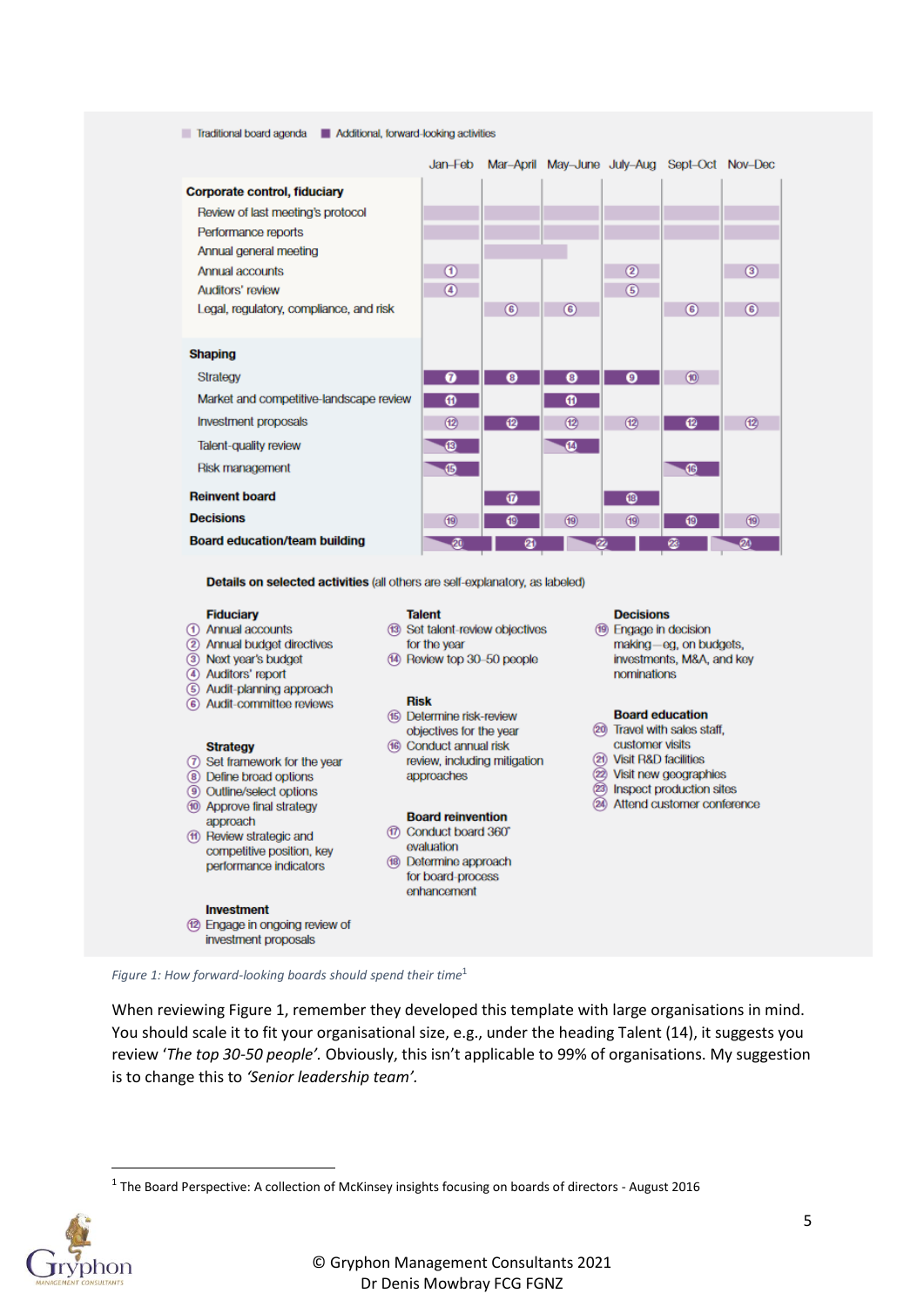|    |                                                | J | F | M | A | M | J | J |   | s | 0                  | N | D |
|----|------------------------------------------------|---|---|---|---|---|---|---|---|---|--------------------|---|---|
|    | A. Board meetings                              |   |   |   |   |   |   |   |   |   |                    |   |   |
| 1. | <b>Strategy</b>                                |   |   |   |   |   |   |   |   |   |                    |   |   |
|    | Planning                                       |   |   |   | x |   |   |   |   |   |                    |   |   |
|    | Adoption                                       |   |   |   |   |   | X |   |   |   |                    |   |   |
|    | Review/monitor implementation                  |   |   |   |   |   |   |   |   |   |                    |   | x |
| 2. | <b>Budget (annual)</b>                         |   |   |   |   |   |   |   |   |   |                    |   |   |
|    | Development                                    |   |   |   |   | x |   |   |   |   |                    |   |   |
|    | Adoption                                       |   |   |   |   |   | X |   |   |   |                    |   |   |
|    | Review/monitor                                 |   |   |   |   |   |   |   |   |   | X                  |   |   |
| з. | <b>CEO</b> oversight                           |   |   |   |   |   |   |   |   |   |                    |   |   |
|    | Approve performance KPIs                       |   |   |   |   |   | X |   |   |   |                    |   |   |
|    | Performance assessment                         |   | X |   |   |   |   |   |   |   |                    |   |   |
|    | <b>Succession planning</b>                     |   |   |   |   |   |   | X |   |   |                    |   |   |
|    | Remuneration                                   |   |   |   |   |   |   |   |   | X |                    |   |   |
| 4. | <b>Monitoring and supervision</b>              |   |   |   |   |   |   |   |   |   |                    |   |   |
|    | Review board reporting requirements            |   | X |   | X |   | X |   | X |   | X                  |   | X |
| 5. | <b>Risk and compliance</b>                     |   |   |   |   |   |   |   |   |   |                    |   |   |
|    | Review of risk management systems              |   | X |   |   | X |   |   | X |   |                    | X |   |
|    | Review of major risks                          |   |   | X |   |   | X |   |   | x |                    |   | X |
|    | Review of compliance systems                   |   |   | X |   |   |   |   |   |   |                    |   |   |
| 6. | <b>Policy framework</b>                        |   |   |   |   |   |   |   |   |   |                    |   |   |
|    | Corporate governance charter                   |   |   |   |   |   |   |   |   |   |                    |   |   |
|    | · Compliance/monitor/review                    |   |   |   |   |   |   |   |   |   | x                  |   |   |
|    | Committee terms of reference                   |   |   |   |   |   |   |   |   |   |                    |   |   |
|    | · Compliance/monitor/review                    |   |   |   |   |   |   |   |   |   | x                  |   |   |
|    | Major policy review                            |   |   |   |   |   |   |   |   |   |                    |   |   |
|    | · Remuneration                                 |   | X |   |   |   | X |   |   | X |                    |   |   |
|    | · Risk management                              |   |   | X |   |   | x |   |   | X |                    |   | X |
|    | · Delegated financial authority                |   | X |   |   | X |   |   | X |   |                    |   |   |
|    | · Delegations                                  |   |   |   |   |   |   |   |   |   |                    |   |   |
|    | · Compliance policy                            |   |   | X |   |   |   |   |   |   |                    |   |   |
|    | · Code of conduct                              |   |   |   |   |   | X |   |   |   | $\pmb{\mathsf{X}}$ |   |   |
|    | · Shareholder/stakeholder communication policy |   | X |   |   |   |   |   | X |   |                    |   |   |
|    | · Other (list other policies)                  |   |   |   |   |   |   |   |   |   |                    |   |   |

### Annual board calendar – Meeting Effectiveness – Australian Institute of Company Directors (AICD)<sup>2</sup>

<sup>2</sup> Director Tools: Meetings Effectiveness - Annual Board Plan – Australian Institute of Directors (AICD)

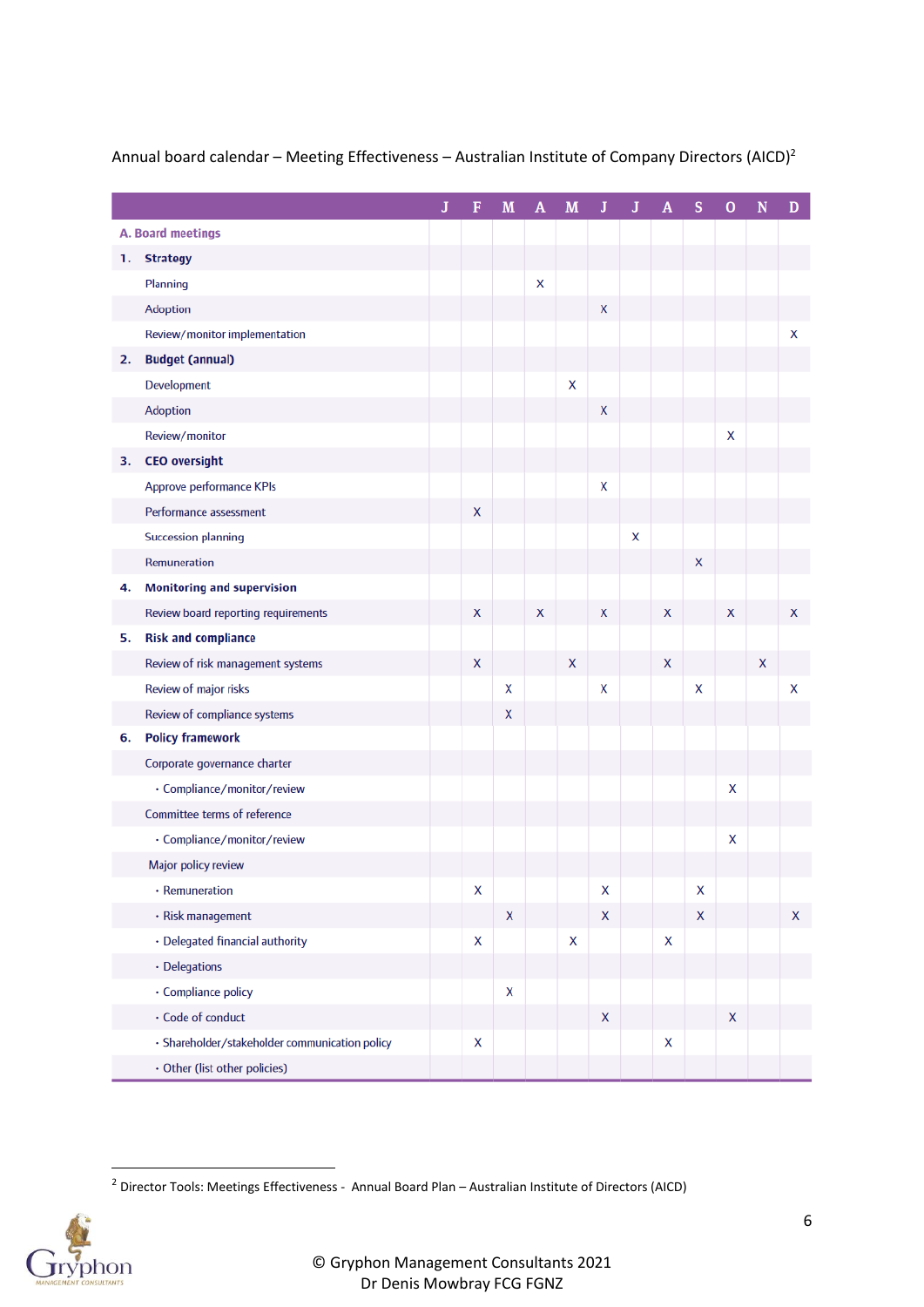|    |                                                       | ${\bf J}$ | F                  | M | A | M | J | J | А                  | s                  | $\bf{0}$ | N | D |
|----|-------------------------------------------------------|-----------|--------------------|---|---|---|---|---|--------------------|--------------------|----------|---|---|
| 7. | <b>Board review</b>                                   |           |                    |   |   |   |   |   |                    |                    |          |   |   |
|    | Composition/succession                                |           | $\pmb{\mathsf{X}}$ |   |   |   |   |   |                    |                    |          |   |   |
|    | <b>Evaluation of performance</b>                      |           |                    |   |   |   | X |   |                    |                    |          |   |   |
|    | · Board                                               |           |                    |   |   |   | X |   |                    |                    |          |   |   |
|    | · Chair                                               |           |                    |   |   |   | X |   |                    |                    |          |   |   |
|    | · Individual directors                                |           |                    |   |   |   | X |   |                    |                    |          |   |   |
|    | • Committees                                          |           |                    |   |   |   | x |   |                    |                    |          |   |   |
|    | Remuneration                                          |           |                    |   |   |   |   |   |                    | X                  |          |   |   |
| 8. | <b>Governance issues</b>                              |           |                    |   |   |   |   |   |                    |                    |          |   |   |
|    | Audit report                                          |           |                    |   |   |   |   |   |                    |                    | X        | X |   |
|    | <b>WHS report</b>                                     |           |                    |   |   |   |   |   |                    |                    | X        | X |   |
|    | <b>HR</b> report                                      |           |                    |   |   |   |   |   |                    |                    |          |   |   |
|    | ICT report                                            |           |                    |   | X | X |   |   |                    | x                  |          |   |   |
|    | <b>Environmental report</b>                           |           | X                  | X | X | X |   |   | X                  | X                  |          |   |   |
|    | Risk management report                                |           |                    | x |   |   |   |   | x                  |                    |          |   |   |
|    | Legal report                                          |           |                    |   |   |   |   |   |                    |                    |          |   |   |
|    | Business continuity/disaster/crisis planning report   |           |                    |   |   |   |   |   |                    |                    |          | x |   |
| 9. | Performance review/monitor                            |           |                    |   |   |   |   |   |                    |                    |          |   |   |
|    | Strategic                                             |           |                    | X |   |   |   | x |                    |                    |          | X |   |
|    | Operational                                           |           | X                  |   |   |   |   |   | $\pmb{\mathsf{X}}$ |                    |          |   | x |
|    | 10. Operational issues                                |           |                    |   |   |   |   |   |                    |                    |          |   |   |
|    | <b>Overall operations report</b>                      |           | X                  | x | x | X | X | X | X                  | X                  | X        | X | x |
|    | Significant project report                            |           | x                  | х | x | X | X | x | X                  | x                  | X        | X | х |
|    | Significant business development reports              |           | x                  | x | x | X | X | x | X                  | x                  | X        | x | x |
|    | 11. Financial issues                                  |           |                    |   |   |   |   |   |                    |                    |          |   |   |
|    | Financial performance (revenue/expenses/cash flow)    |           | X                  | x | x | X | X | X | X                  | x                  | x        | X | x |
|    | Capital requirements                                  |           |                    | X |   |   |   |   |                    | x                  |          |   |   |
|    | <b>Treasury management</b>                            |           |                    | X |   |   |   |   |                    | $\pmb{\mathsf{X}}$ |          |   |   |
|    | 12. Capital markets issues                            |           |                    |   |   |   |   |   |                    |                    |          |   |   |
|    | Investor/analyst/broker relations                     |           | X                  |   |   |   |   |   | $\pmb{\mathsf{X}}$ |                    |          |   |   |
|    | <b>Shareholder communications</b>                     |           | X                  |   |   |   |   |   | X                  |                    |          |   |   |
|    | 13. New corporate initiatives                         |           |                    |   |   |   |   |   |                    |                    |          |   |   |
|    | Corporate growth opportunities                        |           |                    |   |   |   | X |   |                    |                    |          |   | x |
|    | 14. Regulatory compliance                             |           |                    |   |   |   |   |   |                    |                    |          |   |   |
|    | Half year report and reviewed<br>financial statements |           | X                  |   |   |   |   |   |                    |                    |          |   |   |
|    | Adoption                                              |           |                    |   |   |   |   |   | $\pmb{\mathsf{X}}$ |                    |          |   |   |
|    | Review/monitor                                        | Χ         |                    |   | x |   |   | X |                    |                    | Χ        |   |   |